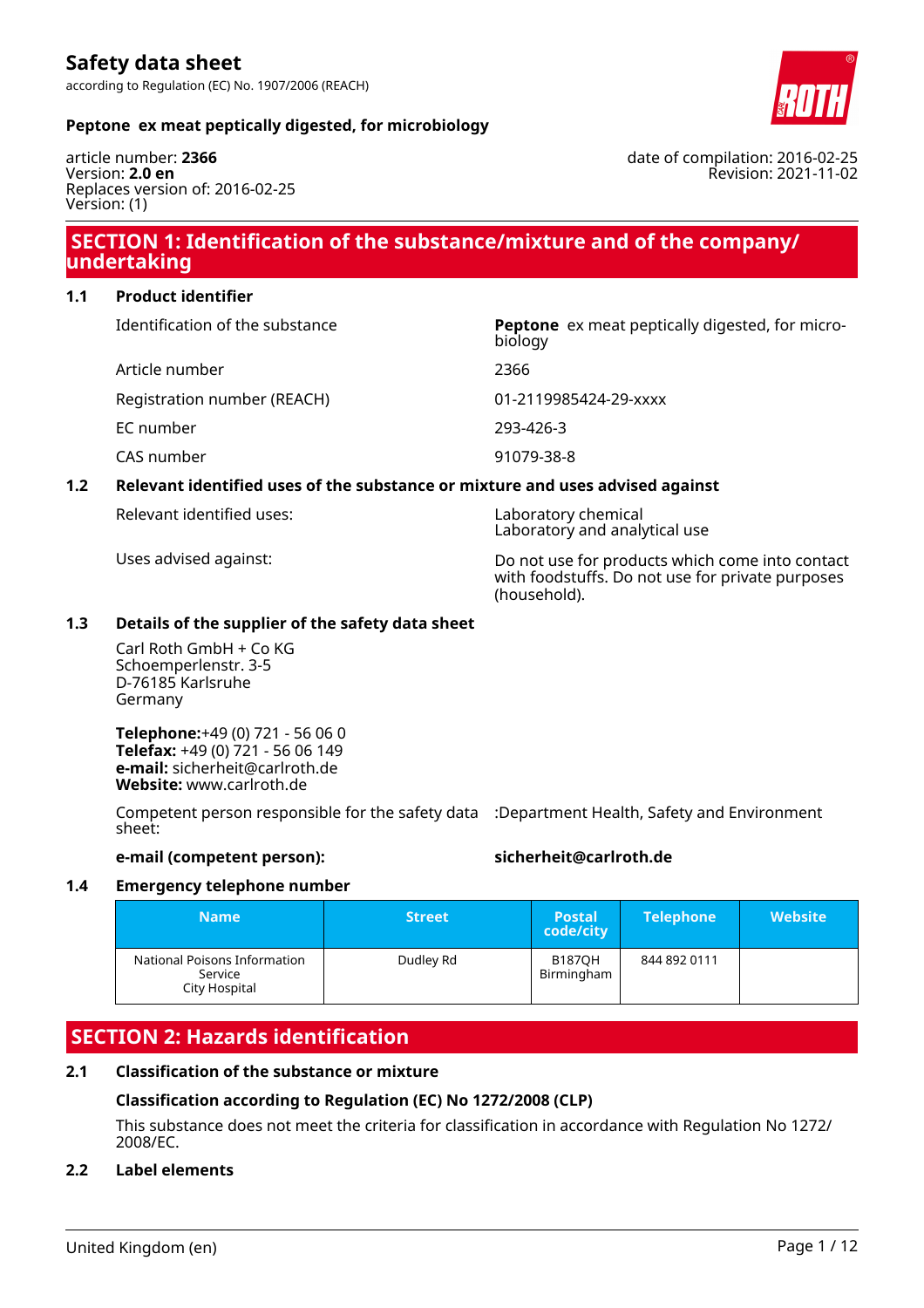according to Regulation (EC) No. 1907/2006 (REACH)

# **Peptone ex meat peptically digested, for microbiology**

article number: **2366**

# **Labelling according to Regulation (EC) No 1272/2008 (CLP)**

# not required

# **2.3 Other hazards**

# **Results of PBT and vPvB assessment**

According to the results of its assessment, this substance is not a PBT or a vPvB.

# **SECTION 3: Composition/information on ingredients**

# **3.1 Substances**

Name of substance **Peptone** CAS No 91079-38-8 EC No 293-426-3

REACH Reg. No 01-2119985424-29-xxxx

# **SECTION 4: First aid measures**

# **4.1 Description of first aid measures**



# **General notes**

Take off contaminated clothing.

# **Following inhalation**

Provide fresh air. In all cases of doubt, or when symptoms persist, seek medical advice.

#### **Following skin contact**

Rinse skin with water/shower. In all cases of doubt, or when symptoms persist, seek medical advice.

#### **Following eye contact**

Rinse cautiously with water for several minutes. In all cases of doubt, or when symptoms persist, seek medical advice.

# **Following ingestion**

Rinse mouth. Call a doctor if you feel unwell.

**4.2 Most important symptoms and effects, both acute and delayed** Symptoms and effects are not known to date.

# **4.3 Indication of any immediate medical attention and special treatment needed** none

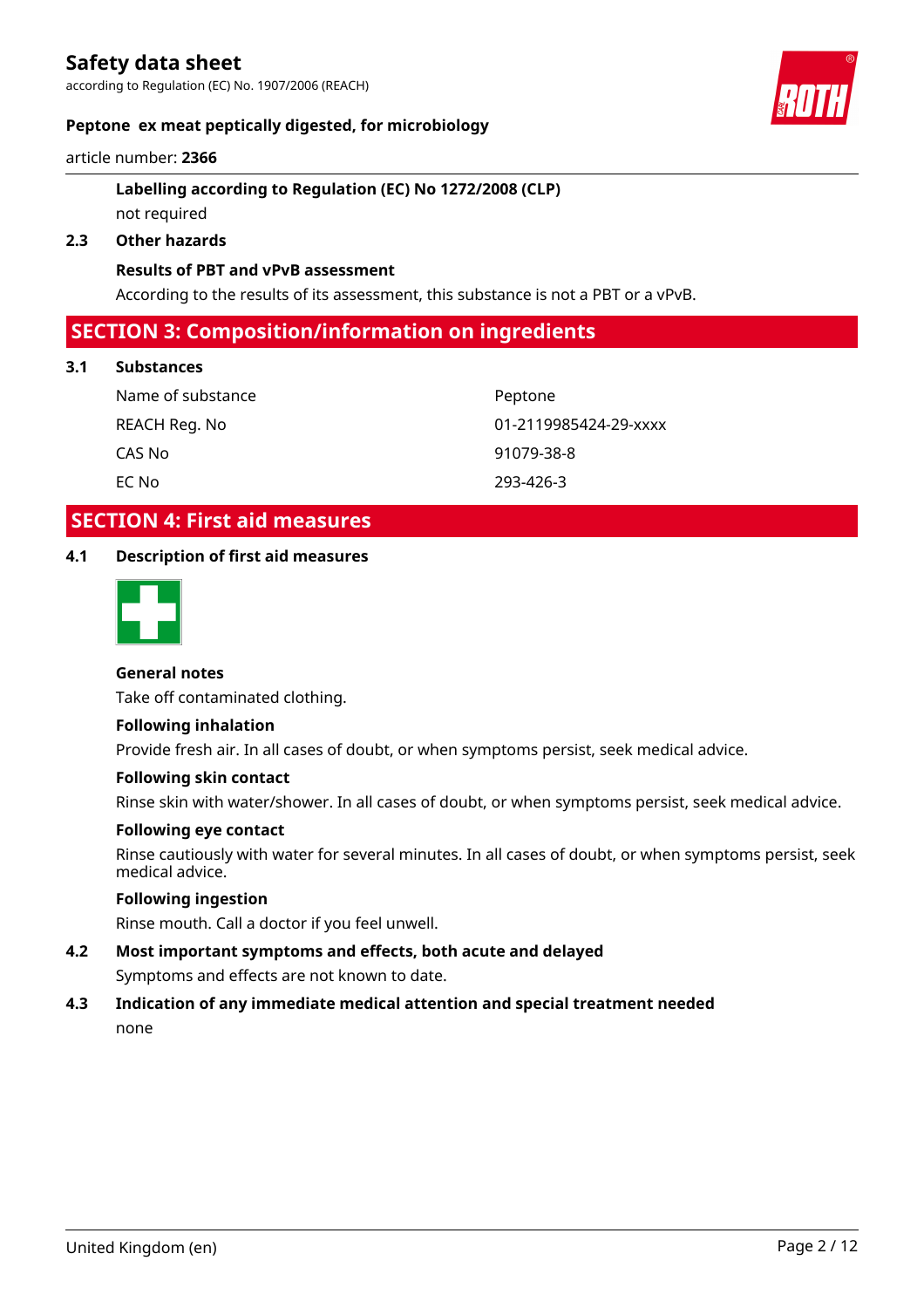according to Regulation (EC) No. 1907/2006 (REACH)



**Peptone ex meat peptically digested, for microbiology**

article number: **2366**

# **SECTION 5: Firefighting measures**

# **5.1 Extinguishing media**



# **Suitable extinguishing media**

co-ordinate firefighting measures to the fire surroundings water, foam, dry extinguishing powder, ABC-powder

# **Unsuitable extinguishing media**

water jet

**5.2 Special hazards arising from the substance or mixture**

Combustible.

# **Hazardous combustion products**

Carbon monoxide (CO), Carbon dioxide (CO₂)

# **5.3 Advice for firefighters**

In case of fire and/or explosion do not breathe fumes. Fight fire with normal precautions from a reasonable distance. Wear self-contained breathing apparatus.

# **SECTION 6: Accidental release measures**

**6.1 Personal precautions, protective equipment and emergency procedures**



# **For non-emergency personnel**

Control of dust.

# **6.2 Environmental precautions**

Keep away from drains, surface and ground water.

# **6.3 Methods and material for containment and cleaning up**

# **Advice on how to contain a spill**

Covering of drains. Take up mechanically.

# **Advice on how to clean up a spill**

Take up mechanically.

# **Other information relating to spills and releases**

Place in appropriate containers for disposal. Ventilate affected area.

# **6.4 Reference to other sections**

Hazardous combustion products: see section 5. Personal protective equipment: see section 8. Incompatible materials: see section 10. Disposal considerations: see section 13.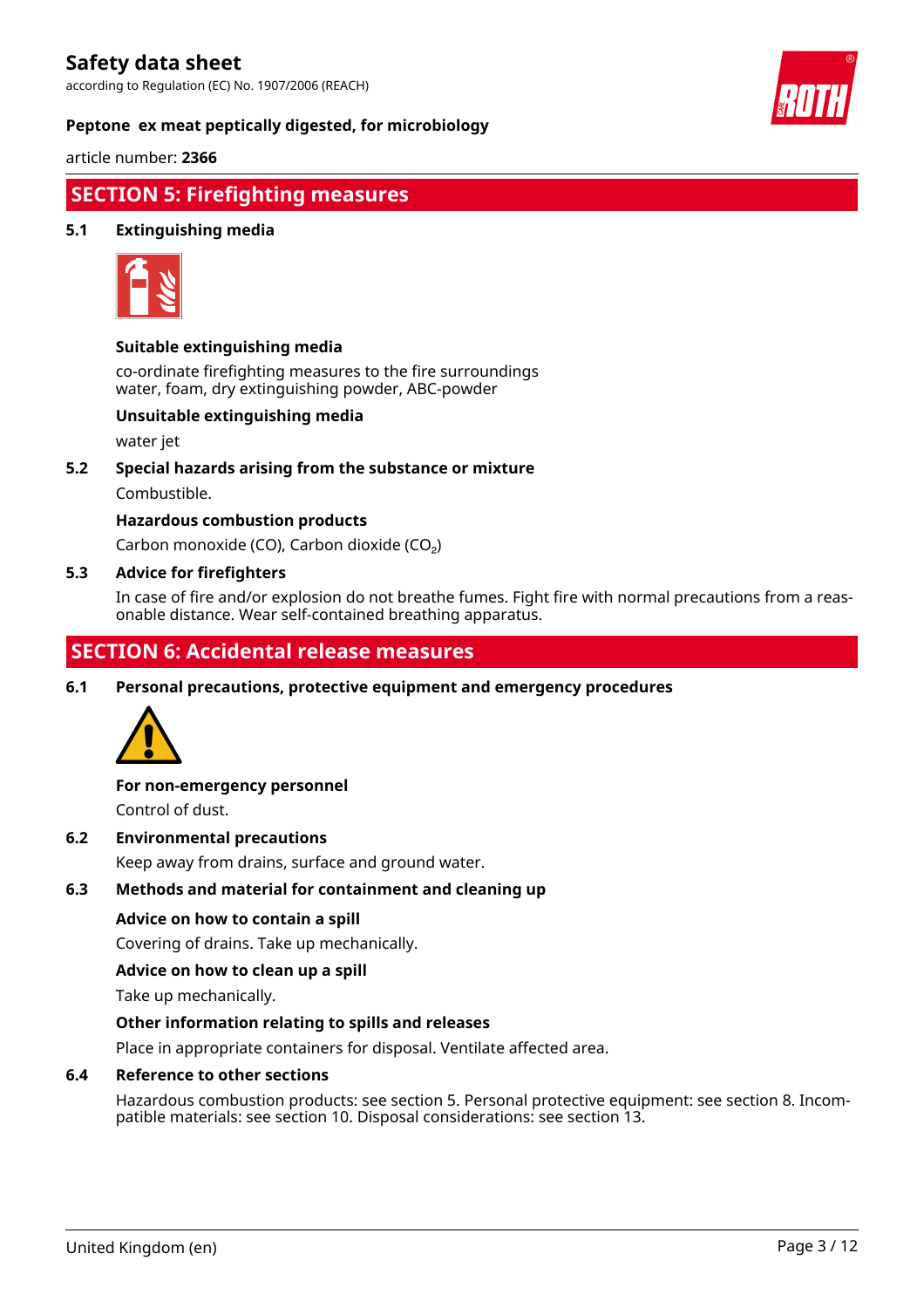according to Regulation (EC) No. 1907/2006 (REACH)



# **Peptone ex meat peptically digested, for microbiology**

article number: **2366**

# **SECTION 7: Handling and storage**

**7.1 Precautions for safe handling**

No special measures are necessary.

# **Advice on general occupational hygiene**

Keep away from food, drink and animal feedingstuffs.

# **7.2 Conditions for safe storage, including any incompatibilities**

Store in a dry place. Keep container tightly closed.

# **Incompatible substances or mixtures**

Observe hints for combined storage.

# **Consideration of other advice:**

# **Ventilation requirements**

Use local and general ventilation.

#### **Specific designs for storage rooms or vessels**

Recommended storage temperature: 15 – 25 °C

# **7.3 Specific end use(s)**

No information available.

# **SECTION 8: Exposure controls/personal protection**

# **8.1 Control parameters**

# **National limit values**

# **Occupational exposure limit values (Workplace Exposure Limits)**

| <b>Coun</b><br><b>try</b> | Name of agent | <b>CAS No</b> | Identifi-<br>er | <b>TWA</b><br>[mg/<br>m <sup>3</sup> | <b>STEL</b><br>[mg]<br>m <sup>3</sup> | Ceil-<br>ing-C<br>[mg]<br>$\overline{m^3}$ | Nota-<br>tion | <b>Source</b> |
|---------------------------|---------------|---------------|-----------------|--------------------------------------|---------------------------------------|--------------------------------------------|---------------|---------------|
| GB                        | dust          |               | WEL             | 10                                   |                                       |                                            |               | EH40/2005     |
| GB                        | dust          |               | WEL             | 4                                    |                                       |                                            |               | EH40/2005     |

#### **Notation**

Ceiling-C Ceiling value is a limit value above which exposure should not occur i Inhalable fraction r Respirable fraction STEL Short-term exposure limit: a limit value above which exposure should not occur and which is related to a 15 minute period (unless otherwise specified) TWA Time-weighted average (long-term exposure limit): measured or calculated in relation to a reference period of 8 hours time-weighted average (unless otherwise specified)

# **8.2 Exposure controls**

# **Individual protection measures (personal protective equipment)**

# **Eye/face protection**



Use safety goggle with side protection.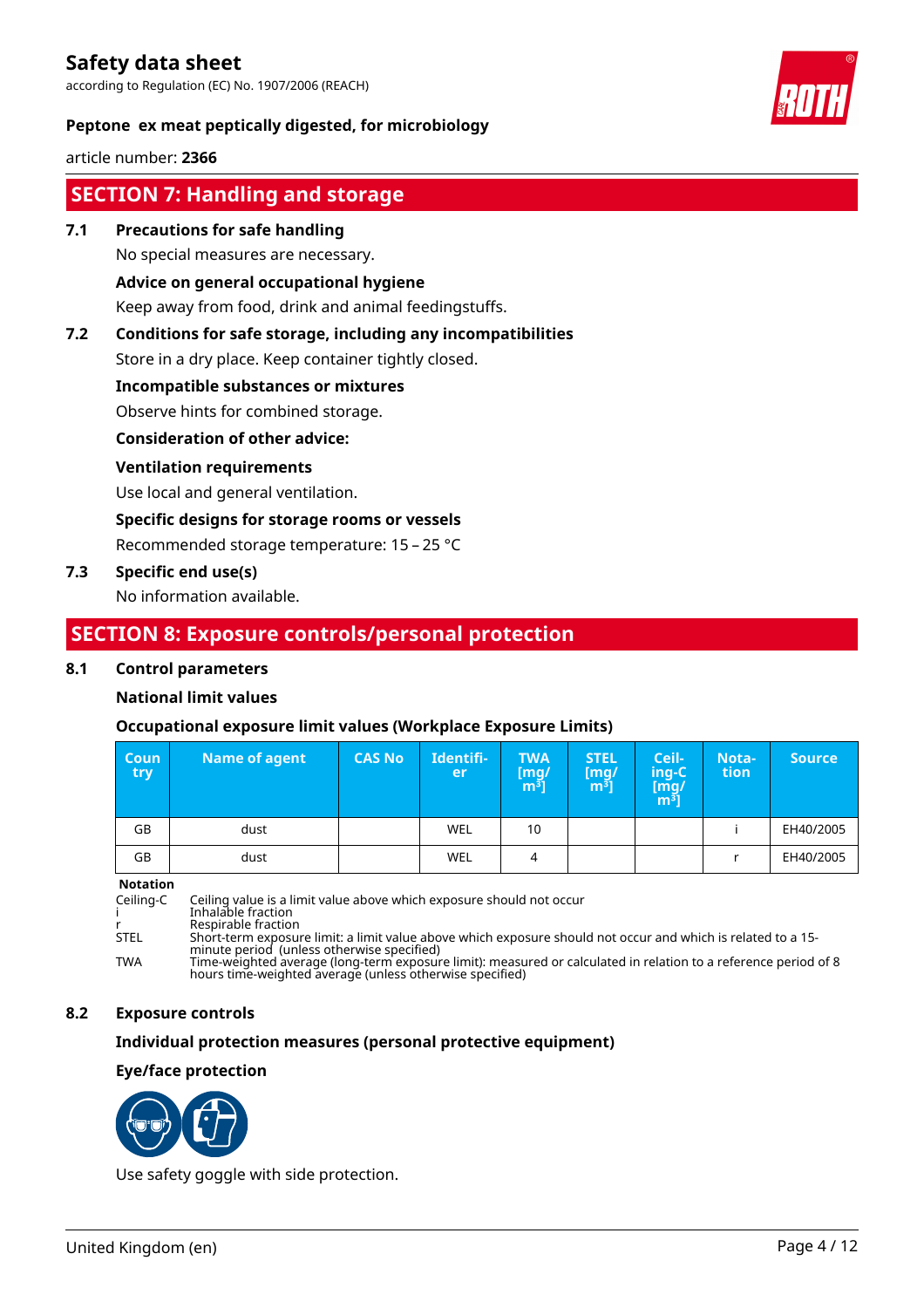according to Regulation (EC) No. 1907/2006 (REACH)

# **Peptone ex meat peptically digested, for microbiology**

article number: **2366**

#### **Skin protection**



# **• hand protection**

Wear suitable gloves. Chemical protection gloves are suitable, which are tested according to EN 374.

#### **• type of material**

NBR (Nitrile rubber)

#### **• material thickness**

>0,11 mm

#### **• breakthrough times of the glove material**

>480 minutes (permeation: level 6)

#### **• other protection measures**

Take recovery periods for skin regeneration. Preventive skin protection (barrier creams/ointments) is recommended.

#### **Respiratory protection**



Respiratory protection necessary at: Dust formation. Particulate filter device (EN 143). P1 (filters at least 80 % of airborne particles, colour code: White).

#### **Environmental exposure controls**

Keep away from drains, surface and ground water.

# **SECTION 9: Physical and chemical properties**

# **9.1 Information on basic physical and chemical properties**

| Physical state                                              | solid                                                        |
|-------------------------------------------------------------|--------------------------------------------------------------|
| Form                                                        | powder                                                       |
| Colour                                                      | beige - light yellow                                         |
| Odour                                                       | characteristic                                               |
| Melting point/freezing point                                | not determined                                               |
| Boiling point or initial boiling point and boiling<br>range | not determined                                               |
| Flammability                                                | this material is combustible, but will not ignite<br>readily |
| Lower and upper explosion limit                             | not determined                                               |
| Flash point                                                 | not applicable                                               |
| Auto-ignition temperature                                   | not determined                                               |
| Decomposition temperature                                   | not relevant                                                 |
| pH (value)                                                  | 6,5 – 7,5 (in aqueous solution: 20 $9/1$ , 20 °C)            |

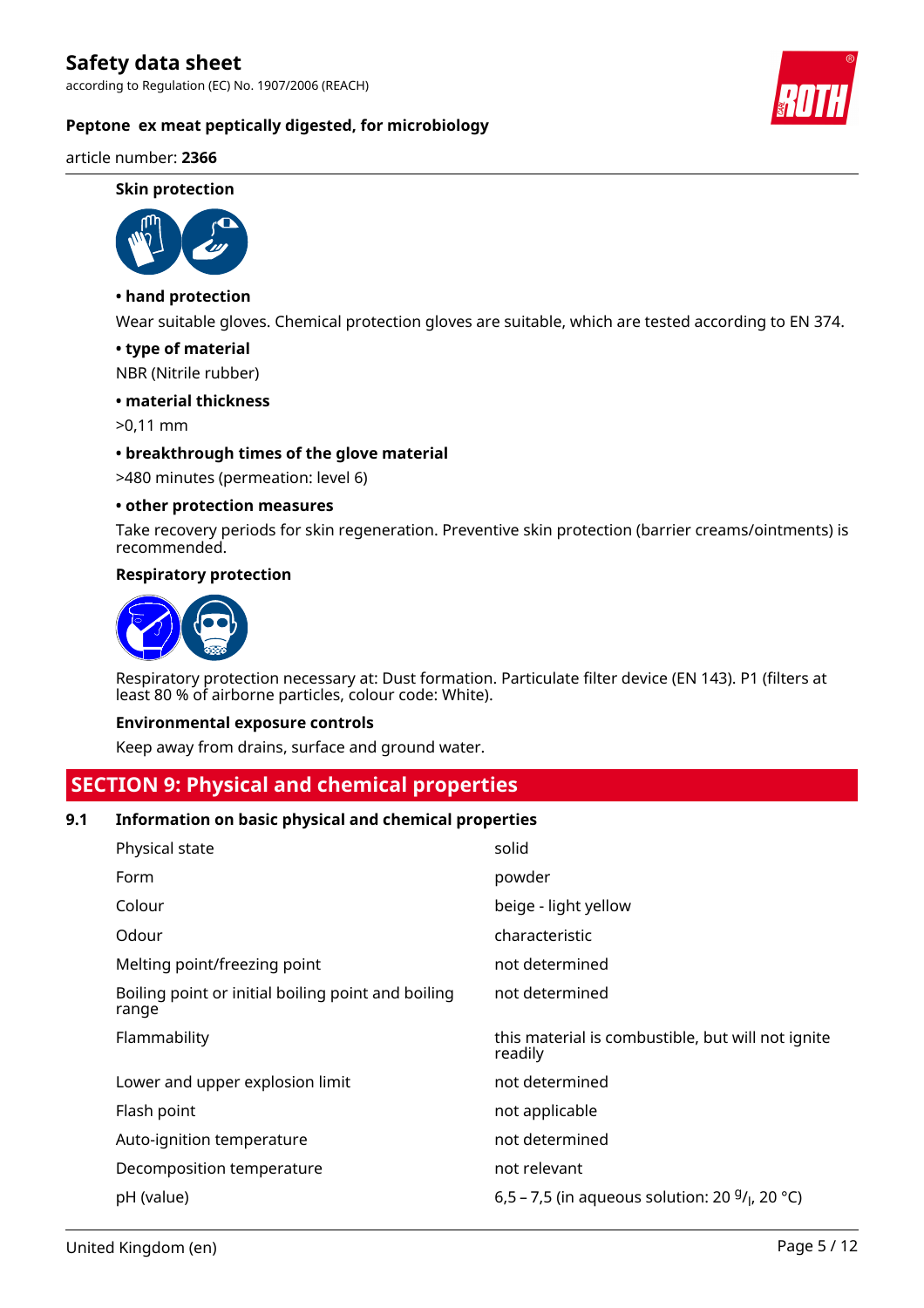according to Regulation (EC) No. 1907/2006 (REACH)



# **Peptone ex meat peptically digested, for microbiology**

#### article number: **2366**

|     | Kinematic viscosity                                    | not relevant                                                   |
|-----|--------------------------------------------------------|----------------------------------------------------------------|
|     | Solubility(ies)                                        |                                                                |
|     | Water solubility                                       | (partially soluble)                                            |
|     | Partition coefficient                                  |                                                                |
|     | Partition coefficient n-octanol/water (log value):     | this information is not available                              |
|     | Vapour pressure                                        | not determined                                                 |
|     | Density                                                | not determined                                                 |
|     | Relative vapour density                                | information on this property is not available                  |
|     | Particle characteristics                               | No data available.                                             |
|     | Other safety parameters                                |                                                                |
|     | Oxidising properties                                   | none                                                           |
| 9.2 | <b>Other information</b>                               |                                                                |
|     | Information with regard to physical hazard<br>classes: | hazard classes acc. to GHS<br>(physical hazards): not relevant |
|     | Other safety characteristics:                          | There is no additional information.                            |
|     |                                                        |                                                                |

# **SECTION 10: Stability and reactivity**

# **10.1 Reactivity**

The product in the delivered form is not dust explosion capable; the enrichment of fine dust however leads to the danger of dust explosion.

# **10.2 Chemical stability**

The material is stable under normal ambient and anticipated storage and handling conditions of temperature and pressure.

# **10.3 Possibility of hazardous reactions**

No known hazardous reactions.

# **10.4 Conditions to avoid**

There are no specific conditions known which have to be avoided.

# **10.5 Incompatible materials**

There is no additional information.

# **10.6 Hazardous decomposition products**

Hazardous combustion products: see section 5.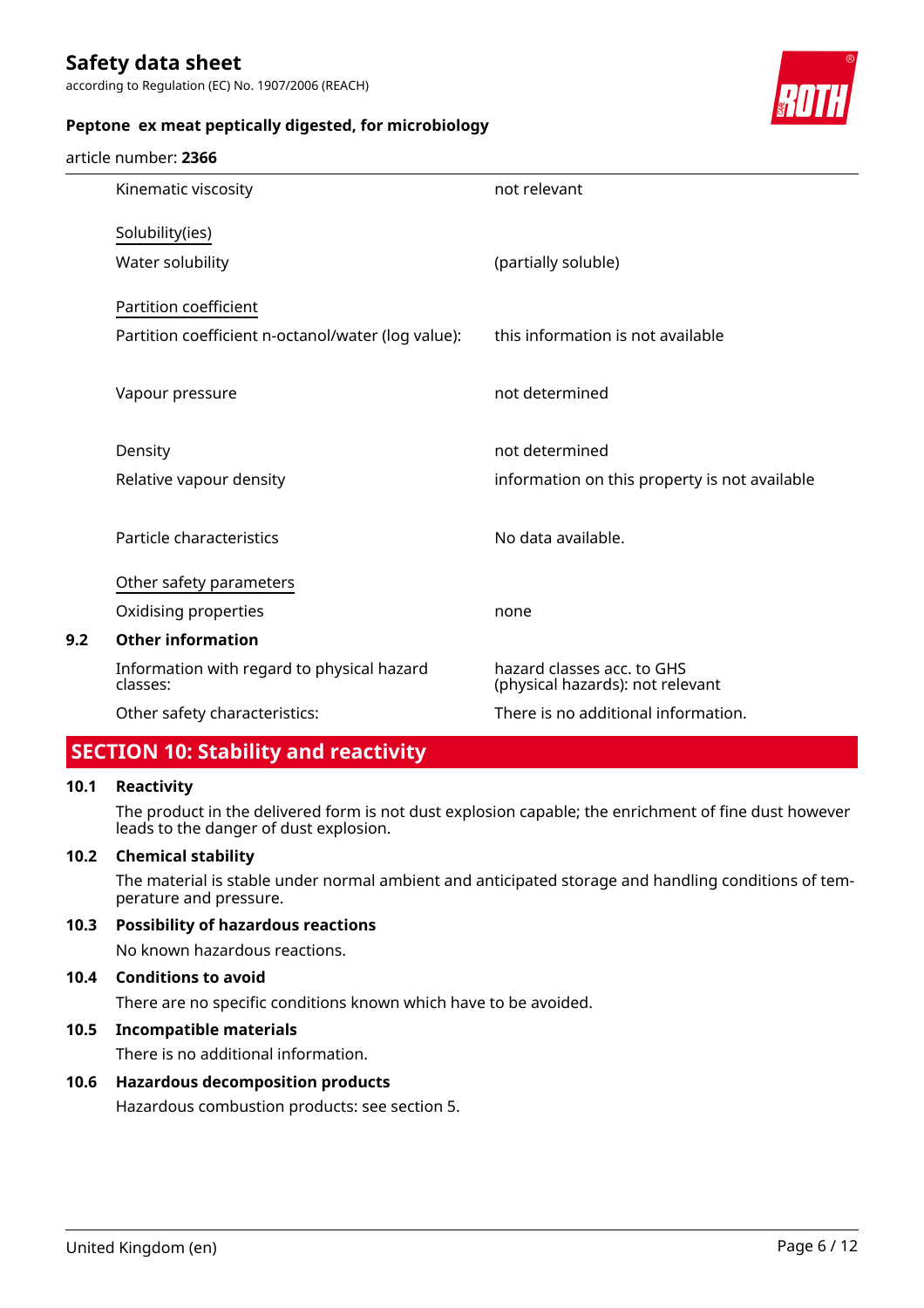according to Regulation (EC) No. 1907/2006 (REACH)



# **Peptone ex meat peptically digested, for microbiology**

article number: **2366**

# **SECTION 11: Toxicological information**

# **11.1 Information on hazard classes as defined in Regulation (EC) No 1272/2008**

# **Classification according to GHS (1272/2008/EC, CLP)**

This substance does not meet the criteria for classification in accordance with Regulation No 1272/ 2008/EC.

# **Acute toxicity**

Shall not be classified as acutely toxic.

# **Acute toxicity**

| <b>Exposure route</b> | ا Endpoint | Value                  | <b>Species</b> | <b>Method</b> | <b>Source</b> |
|-----------------------|------------|------------------------|----------------|---------------|---------------|
| oral                  | LD50       | $>2.000 \frac{mg}{kg}$ | rat            |               | ECHA          |

# **Skin corrosion/irritation**

Shall not be classified as corrosive/irritant to skin.

# **Serious eye damage/eye irritation**

Shall not be classified as seriously damaging to the eye or eye irritant.

# **Respiratory or skin sensitisation**

Shall not be classified as a respiratory or skin sensitiser.

# **Germ cell mutagenicity**

Shall not be classified as germ cell mutagenic.

# **Carcinogenicity**

Shall not be classified as carcinogenic.

# **Reproductive toxicity**

Shall not be classified as a reproductive toxicant.

# **Specific target organ toxicity - single exposure**

Shall not be classified as a specific target organ toxicant (single exposure).

# **Specific target organ toxicity - repeated exposure**

Shall not be classified as a specific target organ toxicant (repeated exposure).

# **Aspiration hazard**

Shall not be classified as presenting an aspiration hazard.

# **Symptoms related to the physical, chemical and toxicological characteristics**

# **• If swallowed**

Data are not available.

# **• If in eyes**

Data are not available.

# **• If inhaled**

Inhalation of dust may cause irritation of the respiratory system

# **• If on skin**

Data are not available.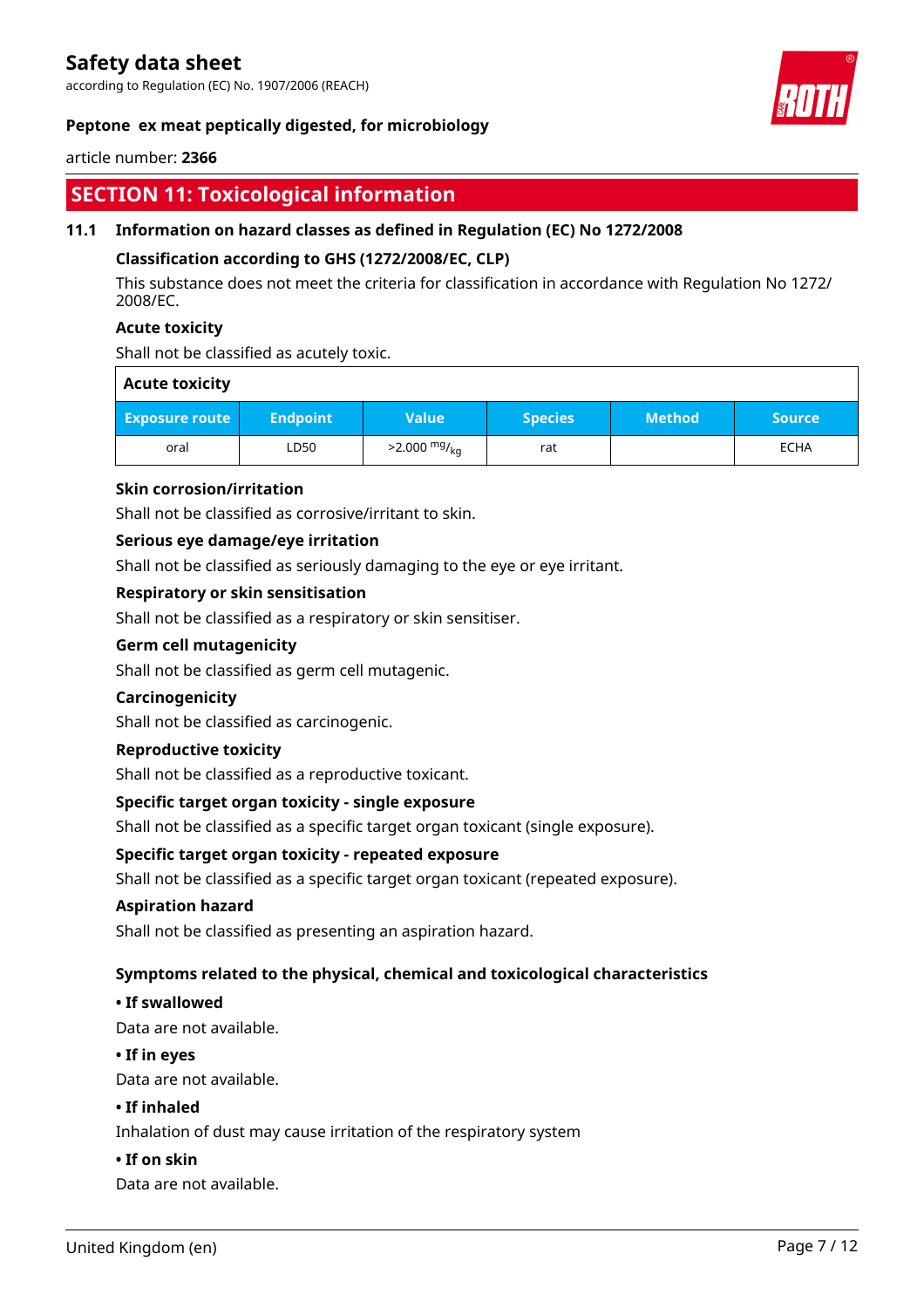according to Regulation (EC) No. 1907/2006 (REACH)



# **Peptone ex meat peptically digested, for microbiology**

article number: **2366**

# **• Other information**

none

- **11.2 Endocrine disrupting properties** Not listed.
- **11.3 Information on other hazards**

There is no additional information.

# **SECTION 12: Ecological information**

# **12.1 Toxicity**

Shall not be classified as hazardous to the aquatic environment.

# **Biodegradation**

Data are not available.

- **12.2 Process of degradability** Data are not available.
- **12.3 Bioaccumulative potential** Data are not available.
- **12.4 Mobility in soil** Data are not available.
- **12.5 Results of PBT and vPvB assessment** Data are not available.
- **12.6 Endocrine disrupting properties** Not listed.
- **12.7 Other adverse effects** Data are not available.

# **SECTION 13: Disposal considerations**

# **13.1 Waste treatment methods**



Consult the appropriate local waste disposal expert about waste disposal.

# **Sewage disposal-relevant information**

Do not empty into drains.

# **13.2 Relevant provisions relating to waste**

The allocation of waste identity numbers/waste descriptions must be carried out according to the EEC, specific to the industry and process. Waste catalogue ordinance (Germany).

# **13.3 Remarks**

Waste shall be separated into the categories that can be handled separately by the local or national waste management facilities. Please consider the relevant national or regional provisions.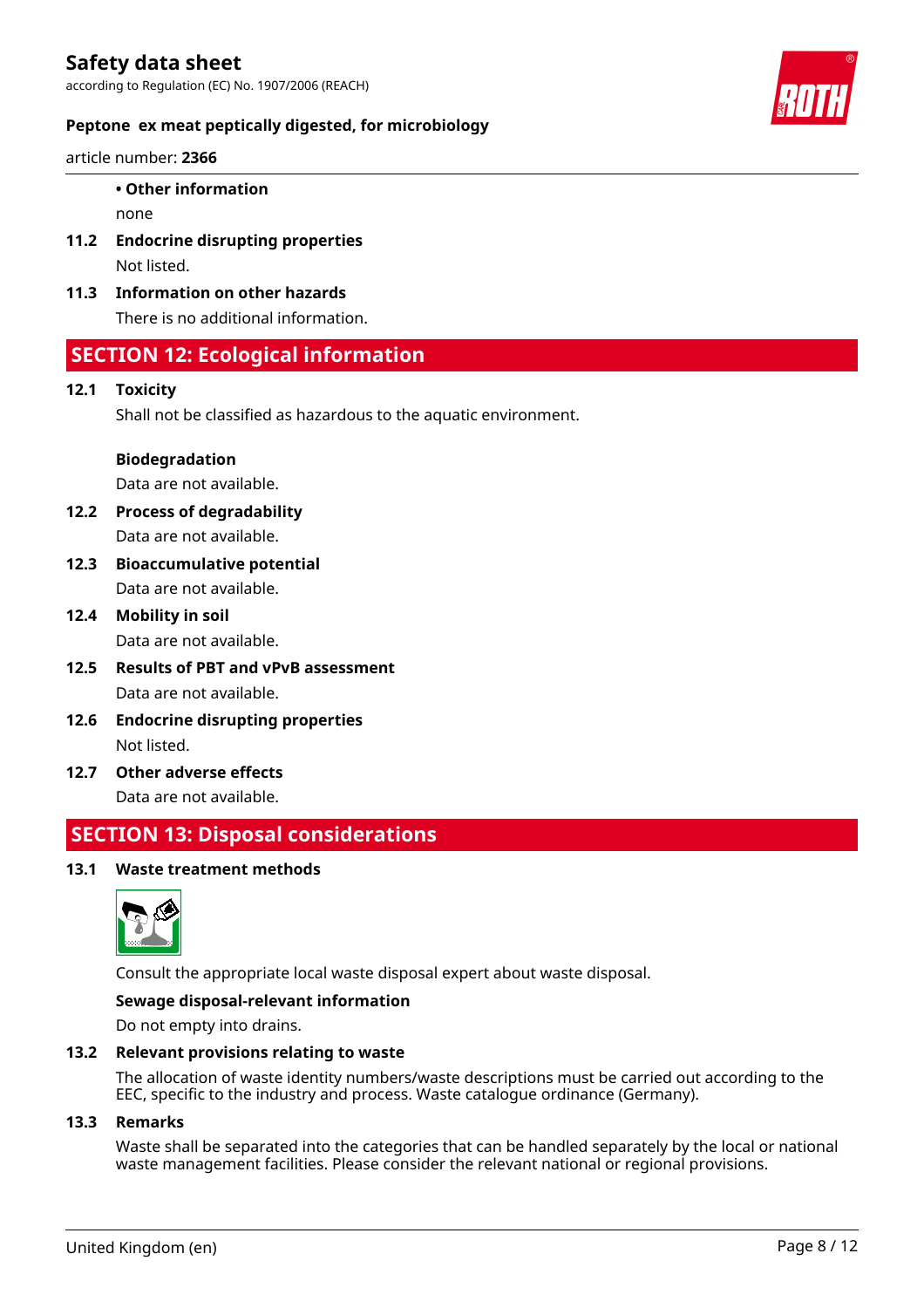according to Regulation (EC) No. 1907/2006 (REACH)



# **Peptone ex meat peptically digested, for microbiology**

article number: **2366**

# **SECTION 14: Transport information**

- 
- **14.2 UN proper shipping name** not assigned
- **14.3 Transport hazard class(es)** none
- **14.4 Packing group not assigned**
- 

#### **14.1 UN number or ID number not subject to transport regulations**

**14.5 Environmental hazards** non-environmentally hazardous acc. to the dangerous goods regulations

# **14.6 Special precautions for user** There is no additional information.

# **14.7 Maritime transport in bulk according to IMO instruments**

The cargo is not intended to be carried in bulk.

# **14.8 Information for each of the UN Model Regulations**

**Transport of dangerous goods by road, rail and inland waterway (ADR/RID/ADN) - Additional information**

Not subject to ADR, RID and ADN.

**International Maritime Dangerous Goods Code (IMDG) - Additional information** Not subject to IMDG.

**International Civil Aviation Organization (ICAO-IATA/DGR) - Additional information** Not subject to ICAO-IATA.

# **SECTION 15: Regulatory information**

**15.1 Safety, health and environmental regulations/legislation specific for the substance or mixture**

**Relevant provisions of the European Union (EU)**

**Restrictions according to REACH, Annex XVII**

not listed

**List of substances subject to authorisation (REACH, Annex XIV)/SVHC - candidate list** Not listed.

# **Seveso Directive**

| 2012/18/EU (Seveso III) |                                              |                                                                                                   |              |  |
|-------------------------|----------------------------------------------|---------------------------------------------------------------------------------------------------|--------------|--|
| <b>No</b>               | <b>Dangerous substance/hazard categories</b> | Qualifying quantity (tonnes) for the application of lower and upper-tier re-<br><b>auirements</b> | <b>Notes</b> |  |
|                         | not assigned                                 |                                                                                                   |              |  |

# **Deco-Paint Directive**

| <b>VOC content</b>                          | 0 % |  |
|---------------------------------------------|-----|--|
| <b>Industrial Emissions Directive (IED)</b> |     |  |
| <b>VOC content</b>                          | 0 % |  |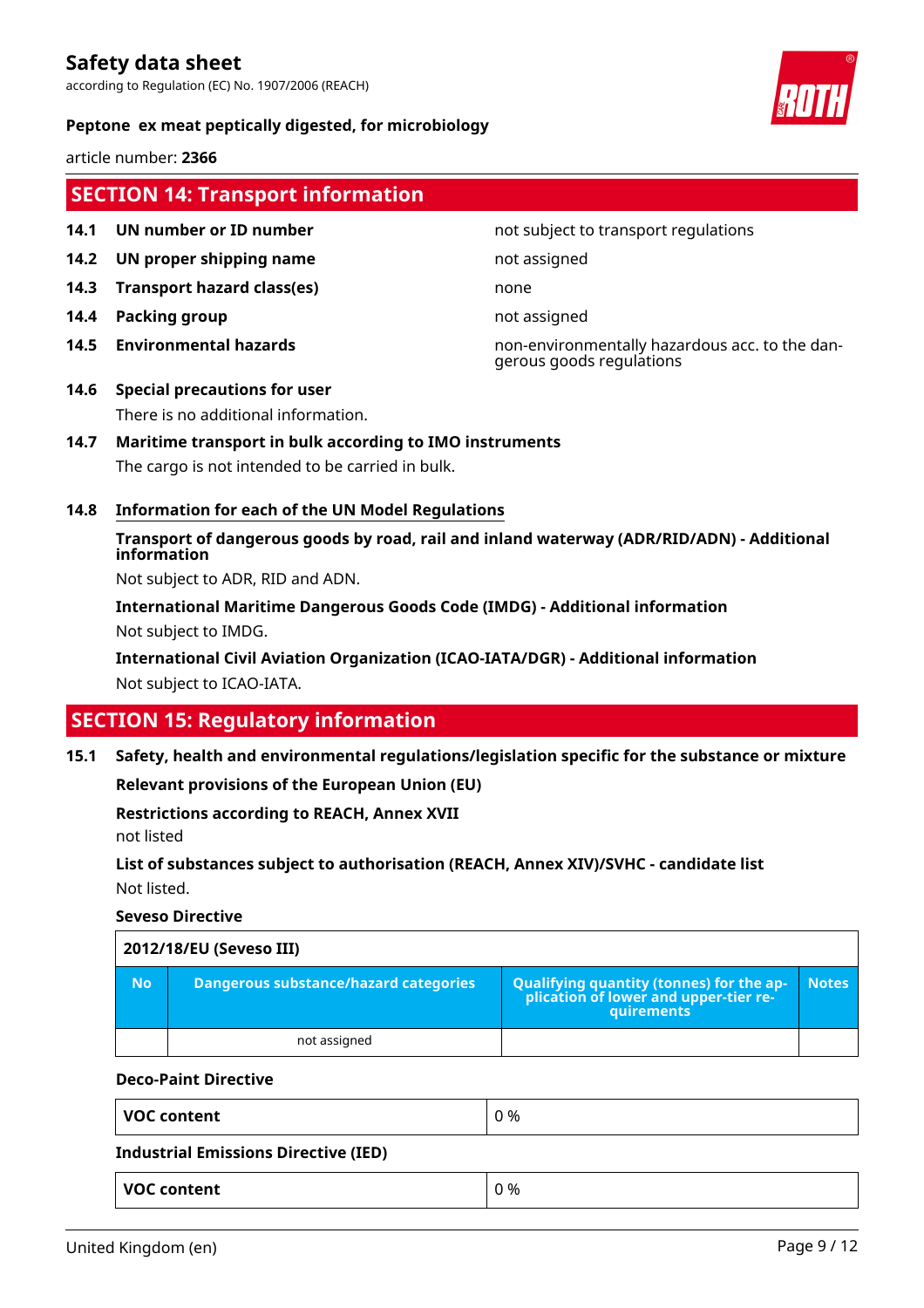according to Regulation (EC) No. 1907/2006 (REACH)



# **Peptone ex meat peptically digested, for microbiology**

article number: **2366**

**Directive on the restriction of the use of certain hazardous substances in electrical and electronic equipment (RoHS)**

not listed

#### **Regulation concerning the establishment of a European Pollutant Release and Transfer Register (PRTR)**

not listed

#### **Water Framework Directive (WFD)**

not listed

#### **Regulation on the marketing and use of explosives precursors**

not listed

#### **Regulation on drug precursors**

not listed

#### **Regulation on substances that deplete the ozone layer (ODS)**

not listed

#### **Regulation concerning the export and import of hazardous chemicals (PIC)**

not listed

#### **Regulation on persistent organic pollutants (POP)**

not listed

# **Other information**

Directive 94/33/EC on the protection of young people at work. Observe employment restrictions under the Maternity Protection Directive (92/85/EEC) for expectant or nursing mothers.

#### **National inventories**

| <b>Country</b> | Inventory    | <b>Status</b>       |
|----------------|--------------|---------------------|
| CN             | <b>IECSC</b> | substance is listed |
| EU             | ECSI         | substance is listed |
| <b>EU</b>      | REACH Reg.   | substance is listed |
| NZ             | NZIOC        | substance is listed |
| <b>TW</b>      | TCSI         | substance is listed |

#### **Legend**

ECSI EC Substance Inventory (EINECS, ELINCS, NLP)

IECSC Inventory of Existing Chemical Substances Produced or Imported in China

NZIoC New Zealand Inventory of Chemicals

REACH Reg. REACH registered substances TCSI Taiwan Chemical Substance Inventory

# **15.2 Chemical Safety Assessment**

No Chemical Safety Assessment has been carried out for this substance.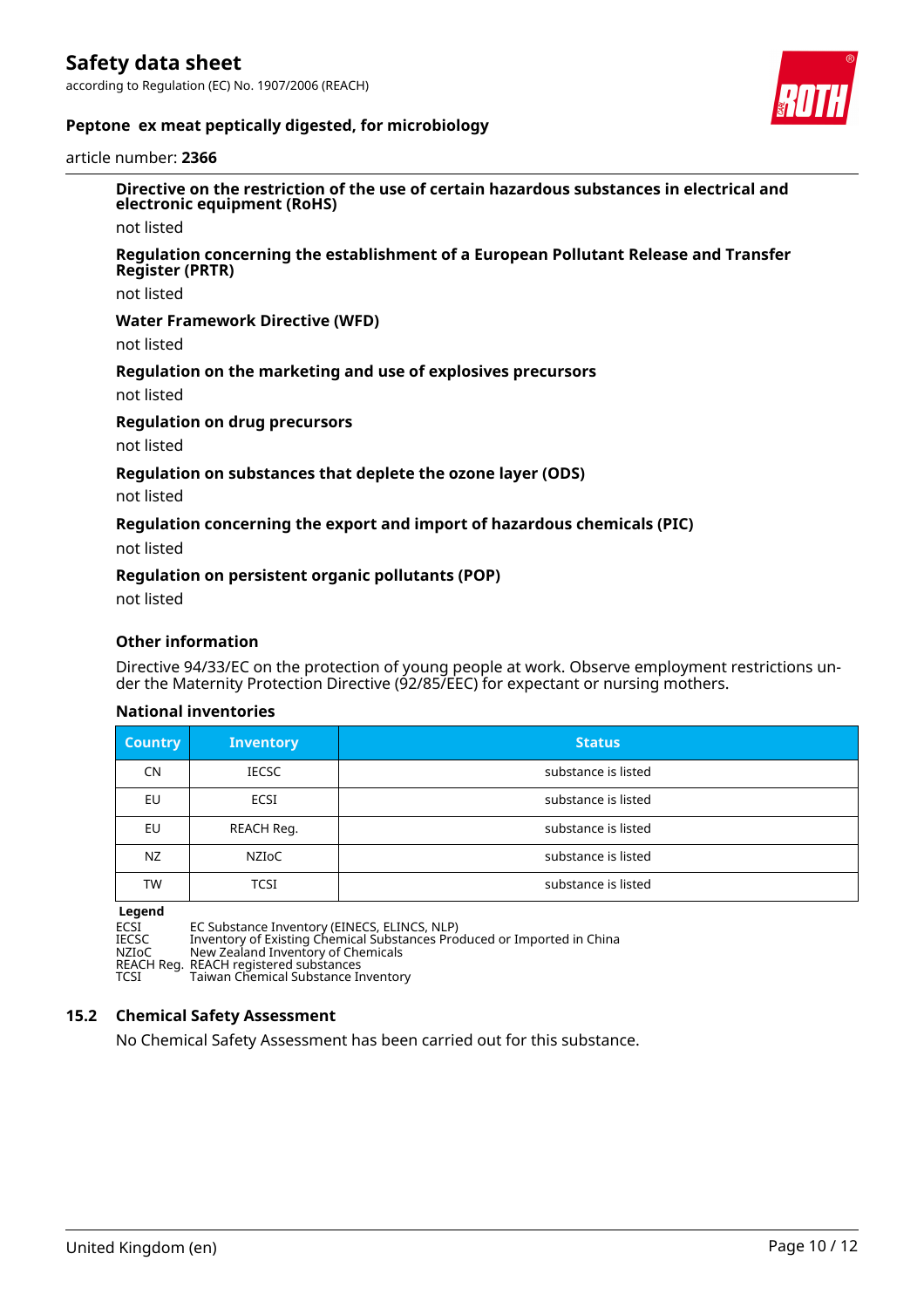according to Regulation (EC) No. 1907/2006 (REACH)



# **Peptone ex meat peptically digested, for microbiology**

article number: **2366**

# **SECTION 16: Other information**

# **Indication of changes (revised safety data sheet)**

Alignment to regulation: Regulation (EC) No. 1907/2006 (REACH), amended by 2020/878/EU

# Restructuring: section 9, section 14

| <b>Section</b> | <b>Former entry (text/value)</b>                      | <b>Actual entry (text/value)</b>                                                                                             | Safety-<br>relev-<br>ant |
|----------------|-------------------------------------------------------|------------------------------------------------------------------------------------------------------------------------------|--------------------------|
| 2.2            | Signal word:<br>not required                          |                                                                                                                              | yes                      |
| 2.3            | Other hazards:<br>There is no additional information. | Other hazards                                                                                                                | yes                      |
| 2.3            |                                                       | Results of PBT and vPvB assessment:<br>According to the results of its assessment, this<br>substance is not a PBT or a vPvB. | yes                      |

# **Abbreviations and acronyms**

| Abbr.           | <b>Descriptions of used abbreviations</b>                                                                                                                                                                                       |
|-----------------|---------------------------------------------------------------------------------------------------------------------------------------------------------------------------------------------------------------------------------|
| <b>ADN</b>      | Accord européen relatif au transport international des marchandises dangereuses par voies de naviga-<br>tion intérieures (European Agreement concerning the International Carriage of Dangerous Goods by In-<br>land Waterways) |
| <b>ADR</b>      | Accord relatif au transport international des marchandises dangereuses par route (Agreement concern-<br>ing the International Carriage of Dangerous Goods by Road)                                                              |
| CAS             | Chemical Abstracts Service (service that maintains the most comprehensive list of chemical substances)                                                                                                                          |
| Ceiling-C       | Ceiling value                                                                                                                                                                                                                   |
| <b>CLP</b>      | Regulation (EC) No 1272/2008 on classification, labelling and packaging of substances and mixtures                                                                                                                              |
| <b>DGR</b>      | Dangerous Goods Regulations (see IATA/DGR)                                                                                                                                                                                      |
| EC No           | The EC Inventory (EINECS, ELINCS and the NLP-list) is the source for the seven-digit EC number, an identi-<br>fier of substances commercially available within the EU (European Union)                                          |
| EH40/2005       | EH40/2005 Workplace exposure limits (http://www.nationalarchives.gov.uk/doc/open-government-li-<br>cence/)                                                                                                                      |
| <b>EINECS</b>   | European Inventory of Existing Commercial Chemical Substances                                                                                                                                                                   |
| <b>ELINCS</b>   | European List of Notified Chemical Substances                                                                                                                                                                                   |
| <b>GHS</b>      | "Globally Harmonized System of Classification and Labelling of Chemicals" developed by the United Na-<br>tions                                                                                                                  |
| <b>IATA</b>     | <b>International Air Transport Association</b>                                                                                                                                                                                  |
| <b>IATA/DGR</b> | Dangerous Goods Regulations (DGR) for the air transport (IATA)                                                                                                                                                                  |
| <b>ICAO</b>     | <b>International Civil Aviation Organization</b>                                                                                                                                                                                |
| <b>IMDG</b>     | International Maritime Dangerous Goods Code                                                                                                                                                                                     |
| LD50            | Lethal Dose 50 %: the LD50 corresponds to the dose of a tested substance causing 50 % lethality during a<br>specified time interval                                                                                             |
| <b>NLP</b>      | No-Longer Polymer                                                                                                                                                                                                               |
| PBT             | Persistent, Bioaccumulative and Toxic                                                                                                                                                                                           |
| <b>REACH</b>    | Registration, Evaluation, Authorisation and Restriction of Chemicals                                                                                                                                                            |